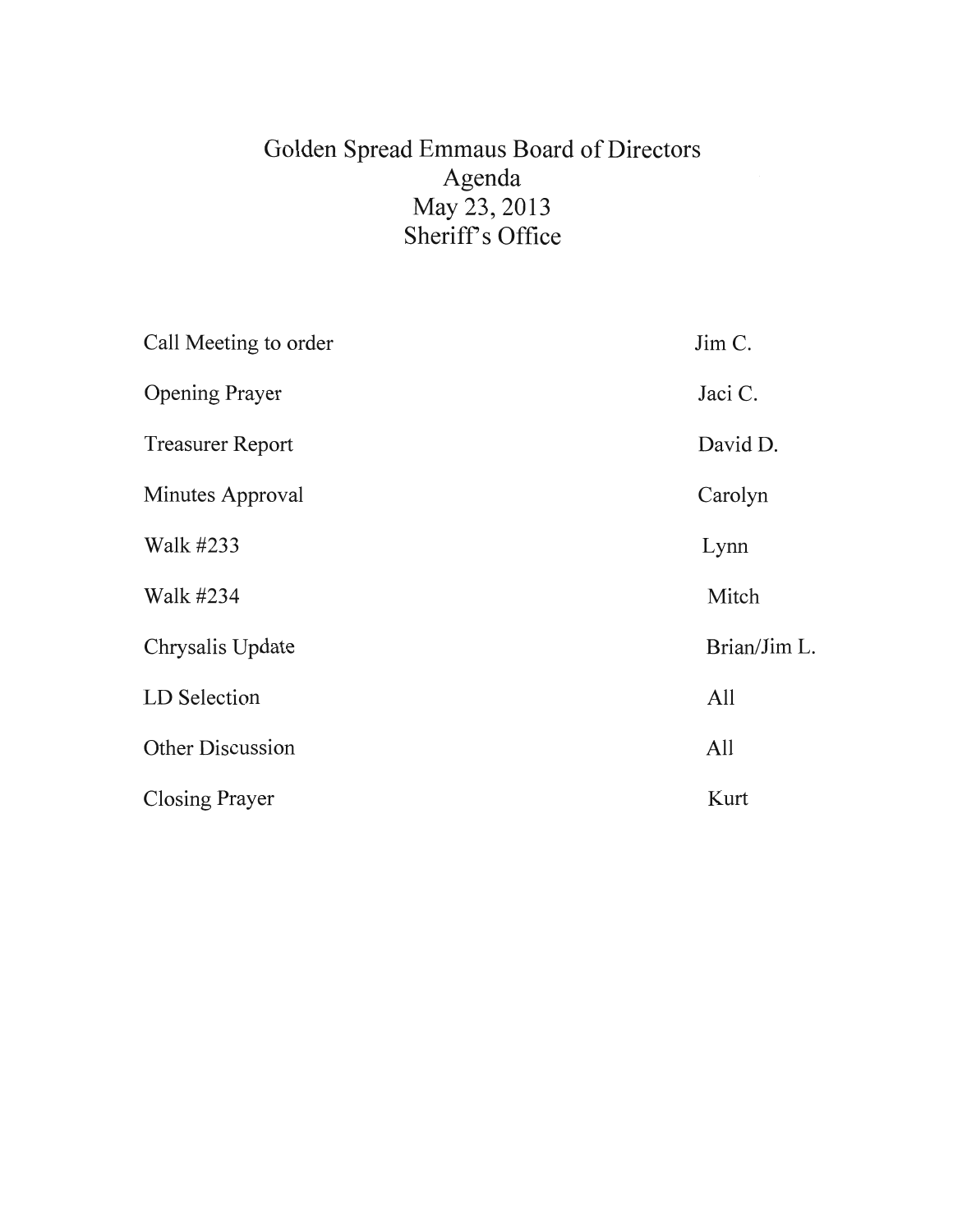# **Golden Spread Emmaus Board of Directors May 23,2013 Potter County Sherrif's Office**

Present: Jim Crossman, Carolyn Hurt, Brenda Wilhite, Brian Thomas, Mitch Woodard, David Dzik, lynn Radney, Pam Stork, Kurt Oheim, Jim laughlin,

Absent: Walt Marlett, David Hudson, Denise Farris, Jim Watkins, Sharon Alexander, Jaci Chadick, Theo McGee

Guest: Roger Radney - Men's Registrar

Meeting called to order by Jim Crossman

Opening Prayer given by Brenda Wilhite

#### **Treasurer Report**

David Dzik presented the Treasurer's Report. Balance Sheet as of April 30, 2013 was reviewed. David indicated the sound equipment has been ordered by Danny Roeder at his cost and the funds will be taken from the Mission account. Equipment should be here in 2-3 days. Also discussed was the need for sturdy cases for the sound equipment. Profit & loss Statement for January through April 2013 was also reviewed. David reported the book table invoice is usually one month late so it has not been paid yet. There was one pilgrim's check that was returned for Insufficient Funds and 1 team member's check from the last men's walk that was returned. David reported the offering at the last community gathering was designated for Chrysalis and \$233.00 was raised.

# **Minutes Approval**

Minutes from April 4, 2013 were previously distributed. No comments or corrections were received. Motion made by Brian Thomas to accept the April minutes, second by Brenda Wilhite.

# Walk #233

lynn Radney reported a good Women's Walk # 233. She indicated one ATl caused problems during the walk on Friday and again on Saturday and was asked to leave prior to Candlelight. During one of the team meetings prior to the walk, concerns about issues of self focus by this ATl were expressed. The Walk lay Director, Spiritual Director, IBR and Community lay Director met and discussed the concerns. The Walk Spiritual Director and lay director met with this ATl and discussed the issues and were assured by the team member that this would not be an issue at the walk. Concerns were again expressed on Friday about this ATL. The Walk SO and lD met with her and discussed concerns. On Saturday afternoon, a pilgrim expressed concerns about the ATL. The SD, LD and IBR met and discussed the issues again and brought it to the attention of Mr. Crossman. A decision was made to ask the ATl to leave the walk. Policies and procedures were appropriately followed by the IBR, lD, SO and Community lD throughout this entire process. After much discussion tonight at the board meeting, the entire board that was present affirmed the decision that was made to ask the ATl to leave the walk.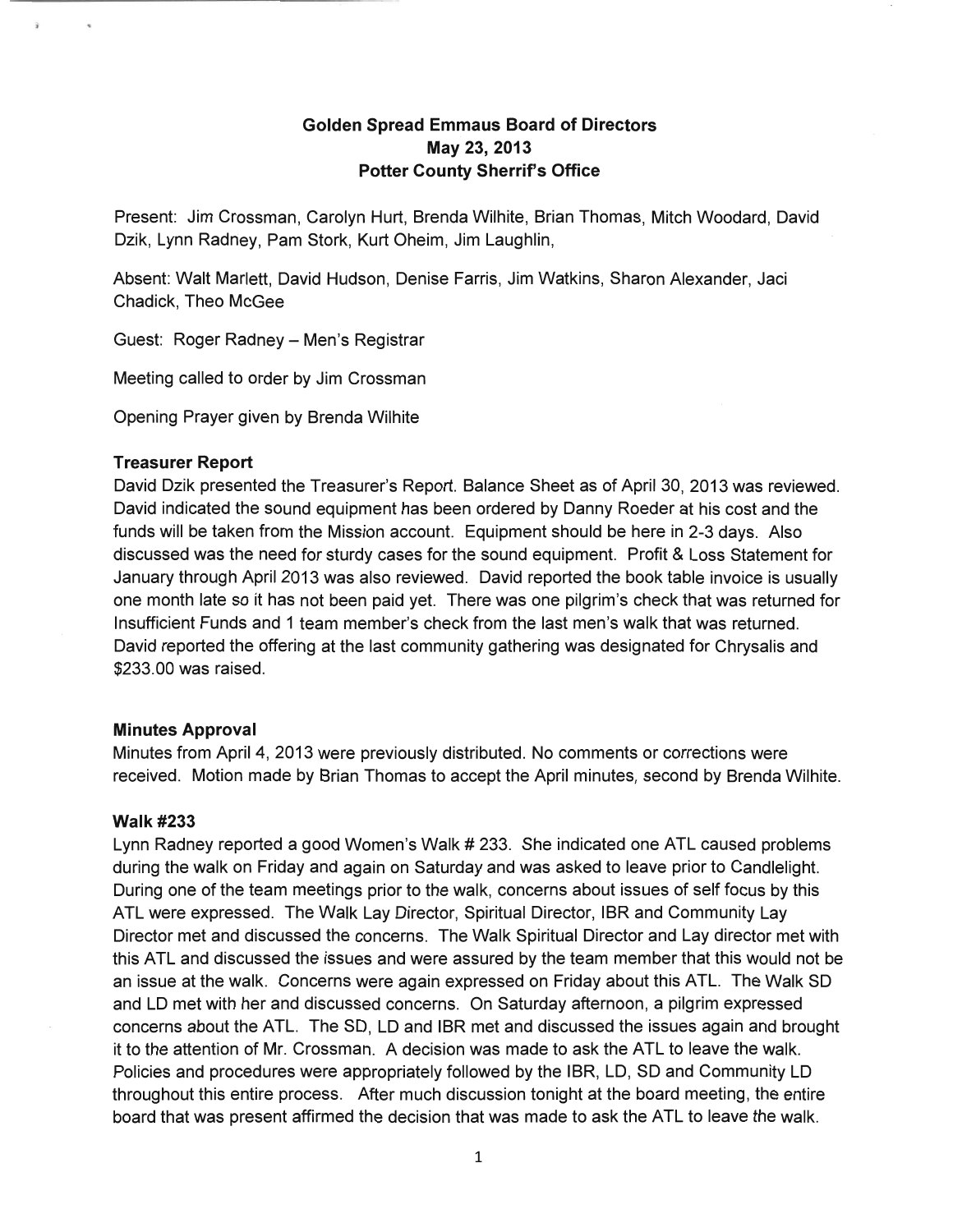#### Walk #234

Mitch Woodard reported that they have had 2 team meetings so far. He suggested that during a talk, the speaker not mention their particular church, but instead say  $-$  my church family. He also indicated that one team member has indicated that they won't be able to pay the walk fee. A suggestion was made to use scholarship money. Mitch indicated he has collected a little extra money for the clergy and if they have enough extra, they can use it for this team member.

# **Chrysalis Update**

Brian Thomas indicated the team meetings are going well. He indicated there would be a Rush Party at Southwest Pool on Friday August  $9<sup>th</sup>$ . The cost to rent the pool is \$150.00. Pizza will also be ordered. He discussed the need to do flyers and postcards to share with the youth groups at churches advertising the Rush. Jim Crossman encouraged all the board members to come to Candlelight on June 22<sup>nd</sup> for the Girl's Flight. Brian indicated that in the past, we agreed as a board to support Chrysalis and would appreciate everyone's attendance. He indicated previous Chrysalis members would serve the dinners on Saturday night also.

# **Team Selection**

The rosters for Walks 235 and 236 were presented for review. Motion made by Jim Laughlin and second by Pam Stork. Jim Crossman stressed to everyone that in order to be considered eligible in the new data base to work a walk, we must have a current Yes sheet on file. He also indicated that discussion and training with Lay Directors on calling team members has been stressed on call order, carry overs and notes in the comment section of the spread sheet. Once teams have been confirmed, completed spread sheets are to be returned to Roger for Men's Walks and to Carolyn for Women's Walks. Clergy List was also reviewed. Motion made by Jim Laughlin and second by Kurt Oheim for approval.

# **Lay Directors 2014**

The eligible Lay Director list for 2014 was reviewed. The following list is the order of selection. It was also discussed to mention to the candidates when contacted that there is a \$500-\$1,000 personal commitment from the Lay Director for personal out of pocket expenses for Team Meetings, food, binders, postage, etc. for their walks.

Women's Lay Director Candidates for 2014

- 1. Laura Oheim
- 2. Brenda Wilhite
- 3. Mary Holman
- 4. Lynn Radney
- 5. Tammy Laughlin
- 6. Denise Wilson
- 7. Cathy Coleman
- 8. Donna Clopton

Motion by Pam Stork, second by Jim Laughlin for approval of the Women's Lay Director 2014 list.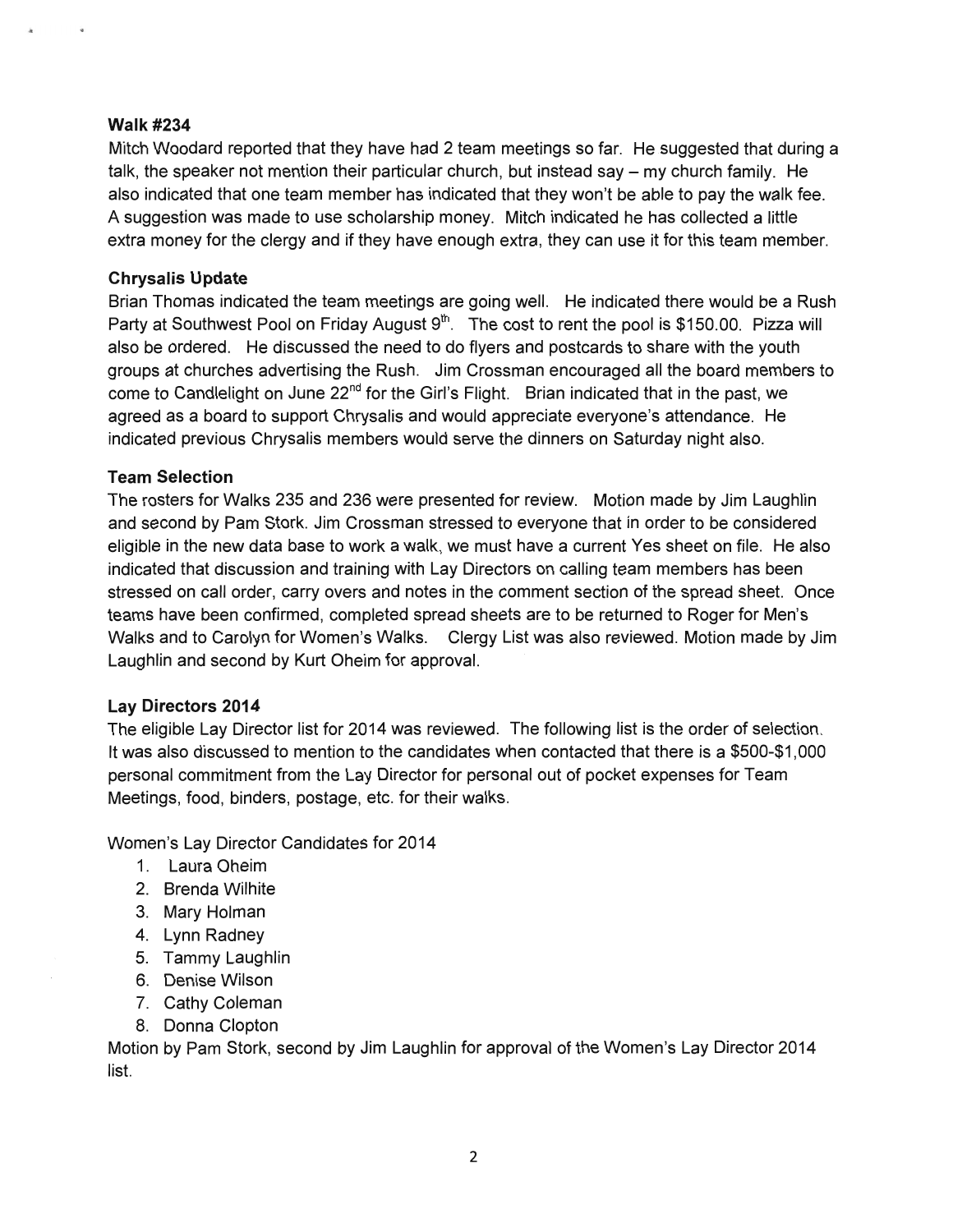#### Men's Lay Director Candidates for 2014

- 1. Mike Darsey
- 2. Rex Coleman
- 3. Ray Bell
- 4. David Sirmon
- 5. Tim Pillsbury
- 6. Melvin Jobe
- 7. Richard Smith
- 8. Randy Allred
- 9. Scott Brittain
- 10. John Alexander

Motion by Mitch Woodard, second by Brenda Wilhite for approval of the Men's Lay Director 2014 list. Jim Crossman will contact the Lay Director Candidates.

# **Other Discussion**

Nominating Committee – The following names were suggested as candidates to serve on the Nominating Committee for 2014 Board members. For board members for 2014. we need 2 women and 3 men.

Louise Hudson Ronnie Hudson Eddie Boydston Lisa Crossman Melba Boydston Cherly Hudson Jo Ann Sittle Penny Plunk

Motion made by Mitch Woodard, second by Kurt Oheim to accept the above list for the Nominating Committee.

Jim Crossman discussed concern regarding the lack of attendance of Denise Farris. He indicated she is Chairperson of the Team Selection Committee and has not attended a meeting. She has also not attended over half of the Emmaus Board meetings. The board discussed this issue and advised that it would be in the best interest of the Emmaus Community for Denise to resign. Jim will contact her to discuss this. Motion made by Brian Thomas and seconded by Mitch Woodard for approval. Everyone agreed that when board members are contacted regarding service on the board, that it be stressed that attendance at the Board of Director meetings is mandatory. It is understandable for board members to miss occasional board meetings, but not the majority of the yearly meetings.

Next Emmaus Board meeting will be Thursday, July 11<sup>th</sup> at Potter County Sheriff's office at 7:00 pm.

**Closing Prayer** given by Kurt Oheim.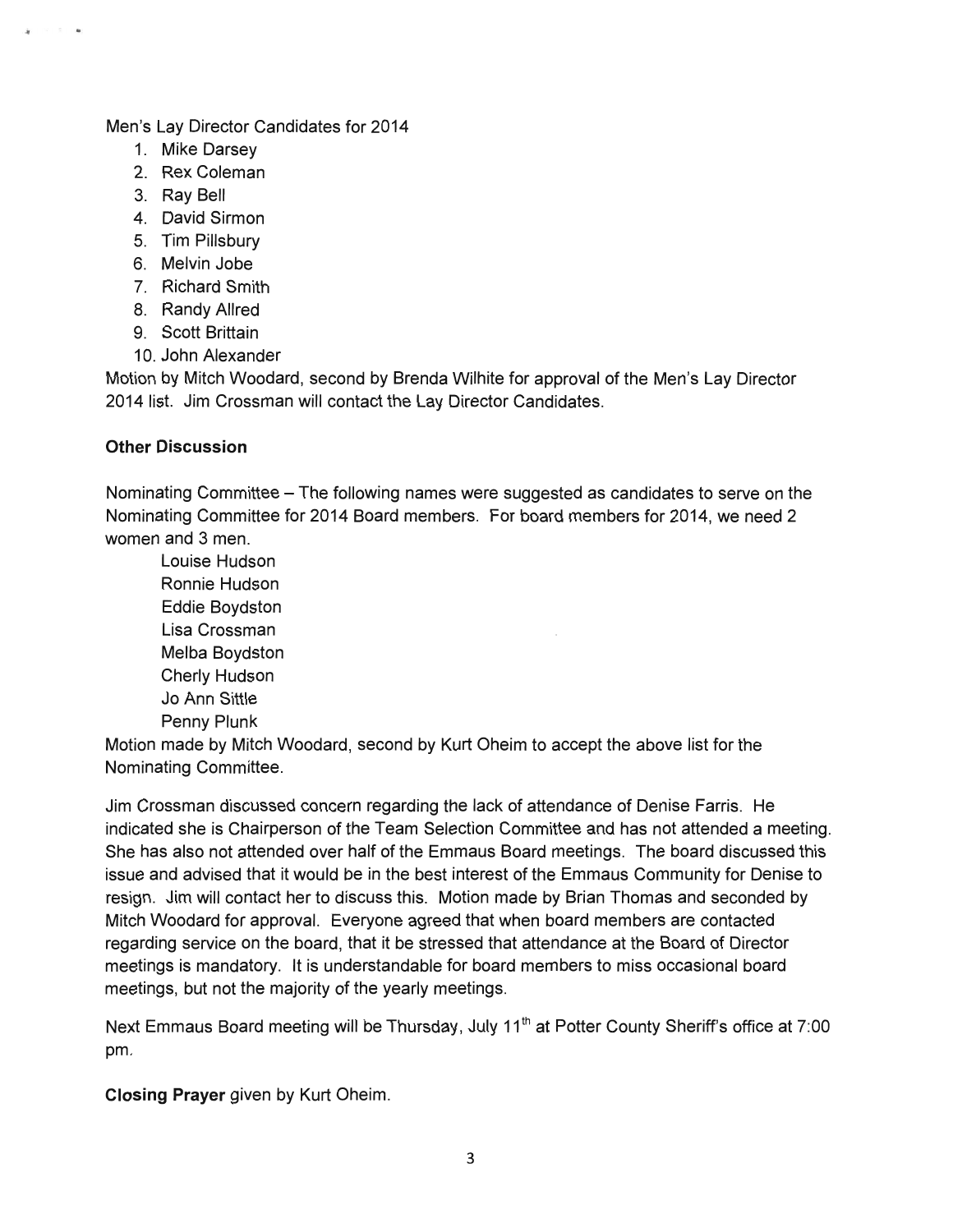# Golden Spread Emmaus Balance Sheet As of April 30, 2013

,

|                                                                                                                                                                                                       | Apr 30,                                                          |
|-------------------------------------------------------------------------------------------------------------------------------------------------------------------------------------------------------|------------------------------------------------------------------|
| <b>ASSETS</b><br><b>Current Assets</b><br><b>Checking/Savings</b>                                                                                                                                     |                                                                  |
| $1000 \cdot$ Cash - ANB                                                                                                                                                                               | 13,598.35                                                        |
| <b>Total Checking/Savings</b>                                                                                                                                                                         | 13,598.35                                                        |
| <b>Other Current Assets</b><br>1300 · Petty Cash<br>1400 · Prepaid Insurance                                                                                                                          | 200.00<br>1,433.32                                               |
| <b>Total Other Current Assets</b>                                                                                                                                                                     | 1,633.32                                                         |
| <b>Total Current Assets</b>                                                                                                                                                                           | 15,231.67                                                        |
| <b>TOTAL ASSETS</b>                                                                                                                                                                                   | 15,231.67                                                        |
| <b>LIABILITIES &amp; EQUITY</b><br><b>Liabilities</b><br><b>Current Liabilities</b><br><b>Other Current Liabilities</b><br>2000 · Prepaid - Men<br>2100 · Prepaid - Women<br>2200 · Reserved - Kairos | 1,329.50<br>2,210.00<br>435.15                                   |
| 2300 · Reserved - Chrysalis<br>2400 · Reserved - Missions<br>2450 · Reserved - Faith City Miss<br>2500 · Reserved - Scholarships<br>2550 · Reserved - Clark Scholars<br>2650 · Reserved - Book Table  | 401.81<br>4,970.63<br>1,050.00<br>1,794.58<br>1,774.00<br>299.00 |
| <b>Total Other Current Liabilities</b>                                                                                                                                                                | 14,264.67                                                        |
| <b>Total Current Liabilities</b>                                                                                                                                                                      | 14,264.67                                                        |
| <b>Total Liabilities</b>                                                                                                                                                                              | 14,264.67                                                        |
| <b>Equity</b><br>3900 · Retained Earnings<br><b>Net Income</b>                                                                                                                                        | 2,855.99<br>$-1,888.99$                                          |
| <b>Total Equity</b>                                                                                                                                                                                   | 967.00                                                           |
| <b>TOTAL LIABILITIES &amp; EQUITY</b>                                                                                                                                                                 | 15,231.67                                                        |